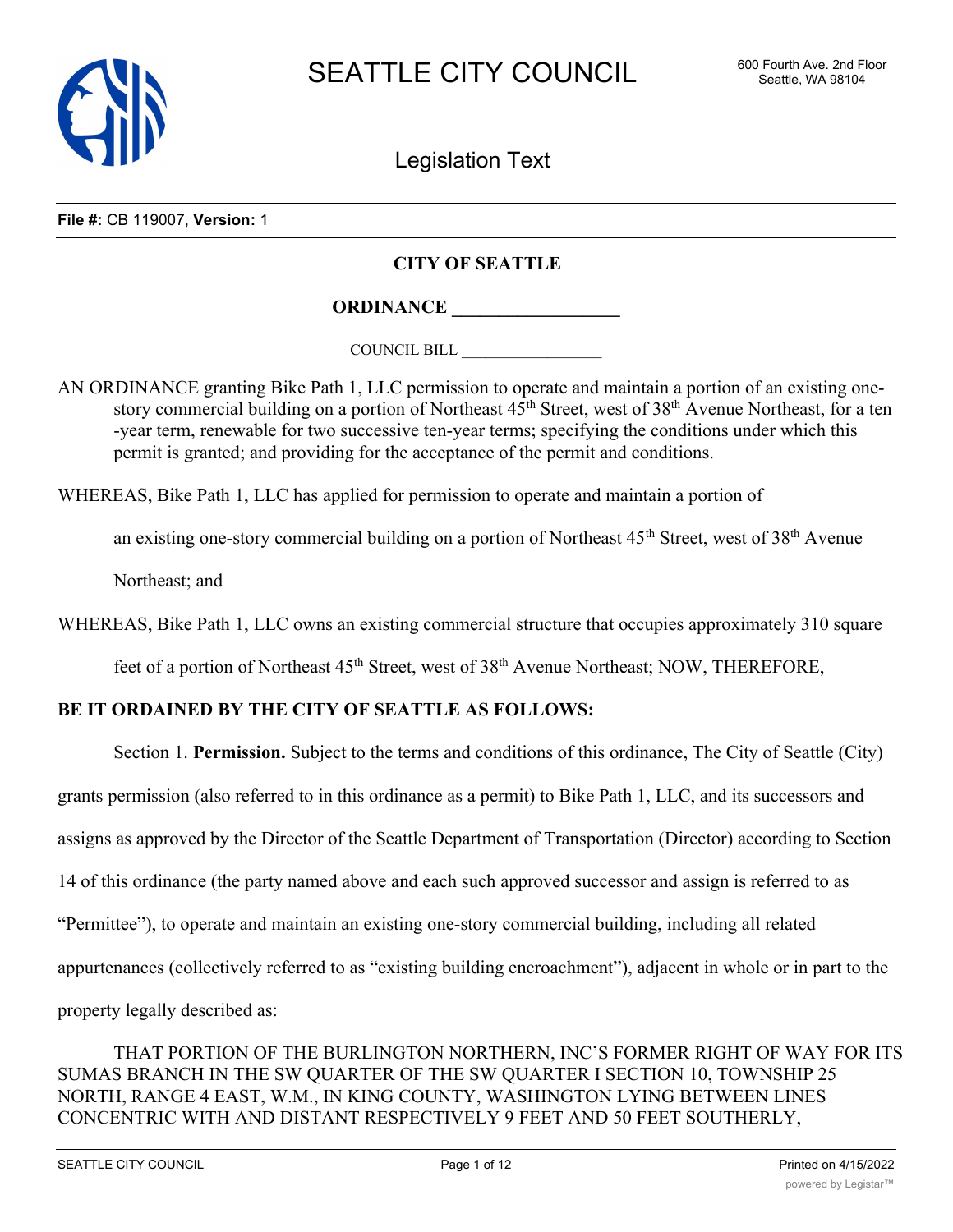# MEASURED RADIALLY, FROM THE CENTERLINE OF GRANTOR'S MAIN TRACK FOR SAID BRANCH AS NOW CONSTRUCTED AND BETWEEN LINES EXTENDING RADIALLY FROM SAID CENTERLINE FROM POINTS THEREIN DISTANT 381.1 FEET AND 456.1 FEET EASTERLY MEASURED ALONG SAID CENTERLINE FROM THE WEST LINE OF SAID SECTION 10.

Section 2. **Term.** The permission granted to Permittee is for a term of ten years starting on the effective date of this ordinance and ending at 11:59 p.m. on the last day of the tenth year. Upon written application made by the Permittee at least 180 days before expiration of the term, the Director or the City Council may renew the permit twice, each time for a successive ten-year term, subject to the right of the City to require the removal of the existing building encroachment or to revise by ordinance any of the terms and conditions of the permission granted by this ordinance. The total term of the permission, including renewals, shall not exceed 30 years. The Permittee shall submit any application for a new permission no later than 180 days prior to the expiration of the then-existing term.

Section 3. **Protection of utilities.** The permission granted is subject to the Permittee bearing the expense of any protection, support, or relocation of existing utilities deemed necessary by the owners of the utilities, and the Permittee being responsible for any damage to the utilities due to the construction, repair, reconstruction, maintenance, operation, or removal of existing and for any consequential damages that may result from any damage to utilities or interruption in service caused by any of the foregoing.

Section 4. **Removal for public use or for cause.** The permission granted is subject to use of the street right-of-way or other public place (collectively, public place) by the City and the public for travel, utility purposes, and other public uses or benefits. The City expressly reserves the right to deny renewal, or terminate the permission at any time prior to expiration of the initial term or any renewal term, and require the Permittee to remove the existing building encroachment, or any part thereof or installation on the public place, at the Permittee's sole cost and expense in the event that:

(a) the City Council determines by ordinance that the space occupied by the existing building encroachment is necessary for any public use or benefit or that existing building encroachment interferes with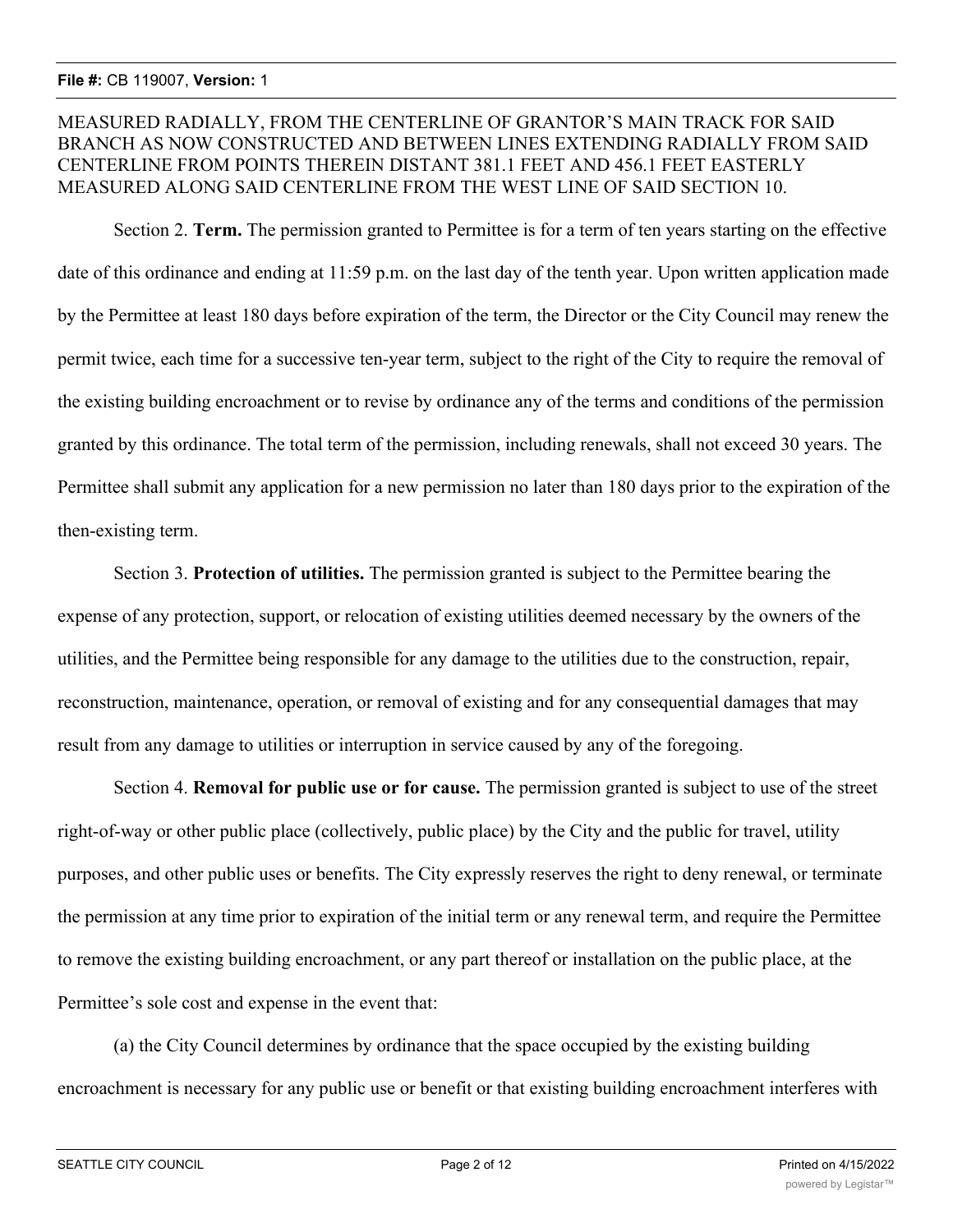any public use or benefit; or

(b) the Director determines that use of the existing building encroachment has been abandoned; or

(c) the Director determines that any term or condition of this ordinance has been violated, and the violation has not been corrected by the Permittee by the compliance date after a written request by the City to correct the violation (unless a notice to correct is not required due to an immediate threat to the health or safety of the public).

A City Council determination that the space is needed for, or the existing building encroachment interferes with, a public use or benefit is conclusive and final without any right of the Permittee to resort to the courts to adjudicate the matter.

Section 5. **Permittee's obligation to remove and restore.** If the permission granted is not renewed at the expiration of a term, or if the permission expires without an application for a new permission being granted, or if the City terminates the permission, then within 90 days after the expiration or termination of the permission, or prior to any earlier date stated in an ordinance or order requiring removal of the existing building encroachment, the Permittee shall, at its own expense, remove the existing building encroachment and all of the Permittee's equipment and property from the public place and replace and restore all portions of the public place that may have been disturbed for any part of the existing building encroachment in as good condition for public use as existed prior to construction of the existing building encroachment and in at least as good condition in all respects as the abutting portions of the public place as required by Seattle Department of Transportation (SDOT) right-of-way restoration standards.

 Failure to remove the existing building encroachment as required by this section is a violation of Chapter 15.90 of the Seattle Municipal Code (SMC) or successor provision; however, applicability of Chapter 15.90 does not eliminate any remedies available to the City under this ordinance or any other authority. If the Permittee does not timely fulfill its obligations under this section, the City may in its sole discretion remove the existing building encroachment and restore the public place at the Permittee's expense, and collect such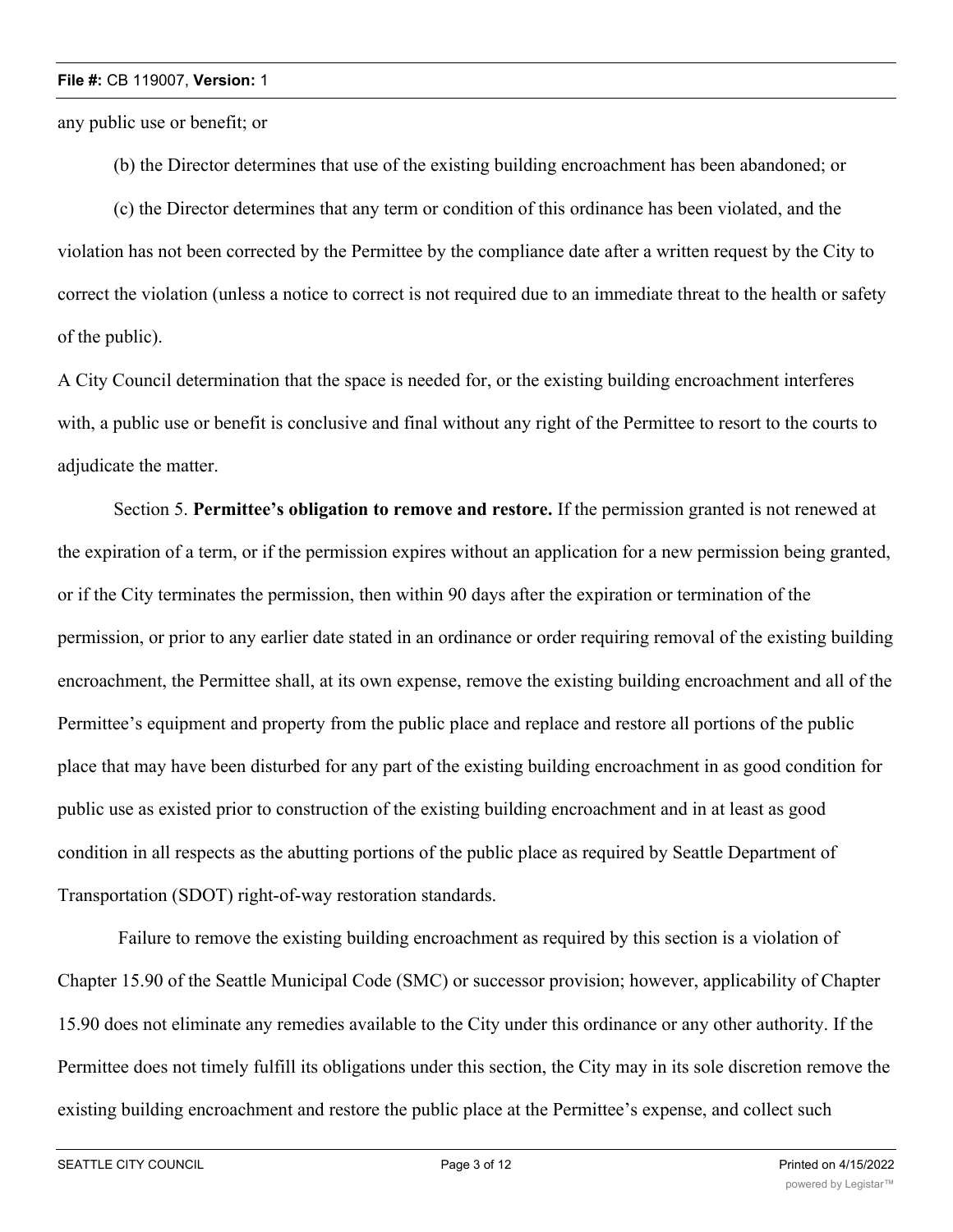expense in any manner provided by law.

Upon the Permittee's completion of removal and restoration in accordance with this section, or upon the City's completion of the removal and restoration and the Permittee's payment to the City for the City's removal and restoration costs, the Director shall then issue a certification that the Permittee has fulfilled its removal and restoration obligations under this ordinance. Upon prior notice to the Permittee and entry of written findings that it is in the public interest, the Director may, in the Director's sole discretion, conditionally or absolutely excuse the Permittee from compliance with all or any of the Permittee's obligations under this section.

Section 6. **Repair or reconstruction.** The existing building encroachment shall remain the exclusive responsibility of the Permittee and the Permittee shall maintain the existing building encroachment in good and safe condition for the protection of the public. The Permittee shall not reconstruct or repair the existing building encroachment except in strict accordance with plans and specifications approved by the Director. The Director may, in the Director's judgment, order the existing building encroachment reconstructed or repaired at the Permittee's cost and expense because of: the deterioration or unsafe condition of the existing building encroachment the installation, construction, reconstruction, maintenance, operation, or repair of any municipally-owned public utilities; or for any other cause.

Section 7. **Failure to correct unsafe condition.** After written notice to the Permittee and failure of the Permittee to correct an unsafe condition within the time stated in the notice, the Director may order the existing building encroachment be removed at the Permittee's expense if the Director deems that the existing building encroachment has become unsafe or creates a risk of injury to the public. If there is an immediate threat to the health or safety of the public, a notice to correct is not required.

Section 8. **Continuing obligations.** Notwithstanding termination or expiration of the permission granted, or closure or removal of the existing building encroachment the Permittee shall remain bound by all of its obligations under this ordinance until the Director has issued a certification that the Permittee has fulfilled its removal and restoration obligations under Section 5 of this ordinance. Notwithstanding the issuance of that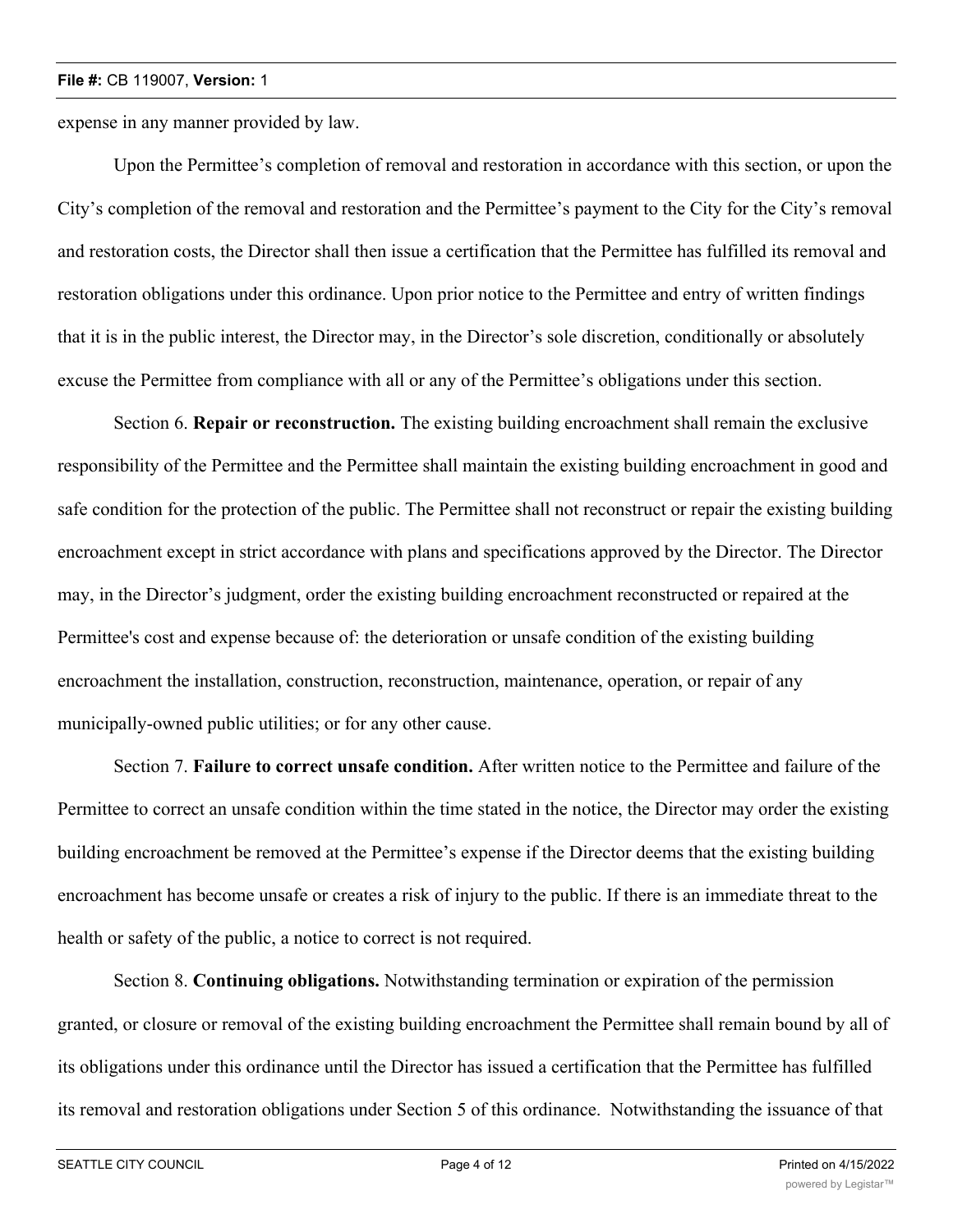certification, the Permittee shall continue to be bound by the obligations in Section 9 of this ordinance and shall remain liable for any unpaid fees assessed under Section 17 of this ordinance.

Section 9. **Release, hold harmless, indemnification, and duty to defend.** The Permittee, by accepting the terms of this ordinance, releases the City, its officials, officers, employees, and agents from any and all claims, actions, suits, liability, loss, costs, expense, attorneys' fees, or damages of every kind and description arising out of or by reason of the existing building encroachment or this ordinance, including but not limited to claims resulting from injury, damage, or loss to the Permittee or the Permittee's property.

The Permittee agrees to at all times defend, indemnify, and hold harmless the City, its officials, officers, employees, and agents from and against all claims, actions, suits, liability, loss, costs, expense, attorneys' fees, or damages of every kind and description, excepting only damages that may result from the sole negligence of the City, that may accrue to, be asserted by, or be suffered by any person or property including, without limitation, damage, death, or injury to members of the public or to the Permittee's officers, agents, employees, contractors, invitees, tenants, tenants' invitees, licensees, or successors and assigns, arising out of or by reason of:

(a) the existence, condition, construction, reconstruction, modification, maintenance, operation, use, or removal of the existing building encroachment or any portion thereof, or the use, occupation, or restoration of the public place or any portion thereof by the Permittee or any other person or entity;

(b) anything that has been done or may at any time be done by the Permittee by reason of this ordinance; or

(c) the Permittee failing or refusing to strictly comply with every provision of this ordinance; or arising out of or by reason of the existing building encroachment or this ordinance in any other way.

If any suit, action, or claim of the nature described above is filed, instituted, or begun against the City, the Permittee shall upon notice from the City defend the City, with counsel acceptable to the City, at the sole cost and expense of the Permittee, and if a judgment is rendered against the City in any suit or action, the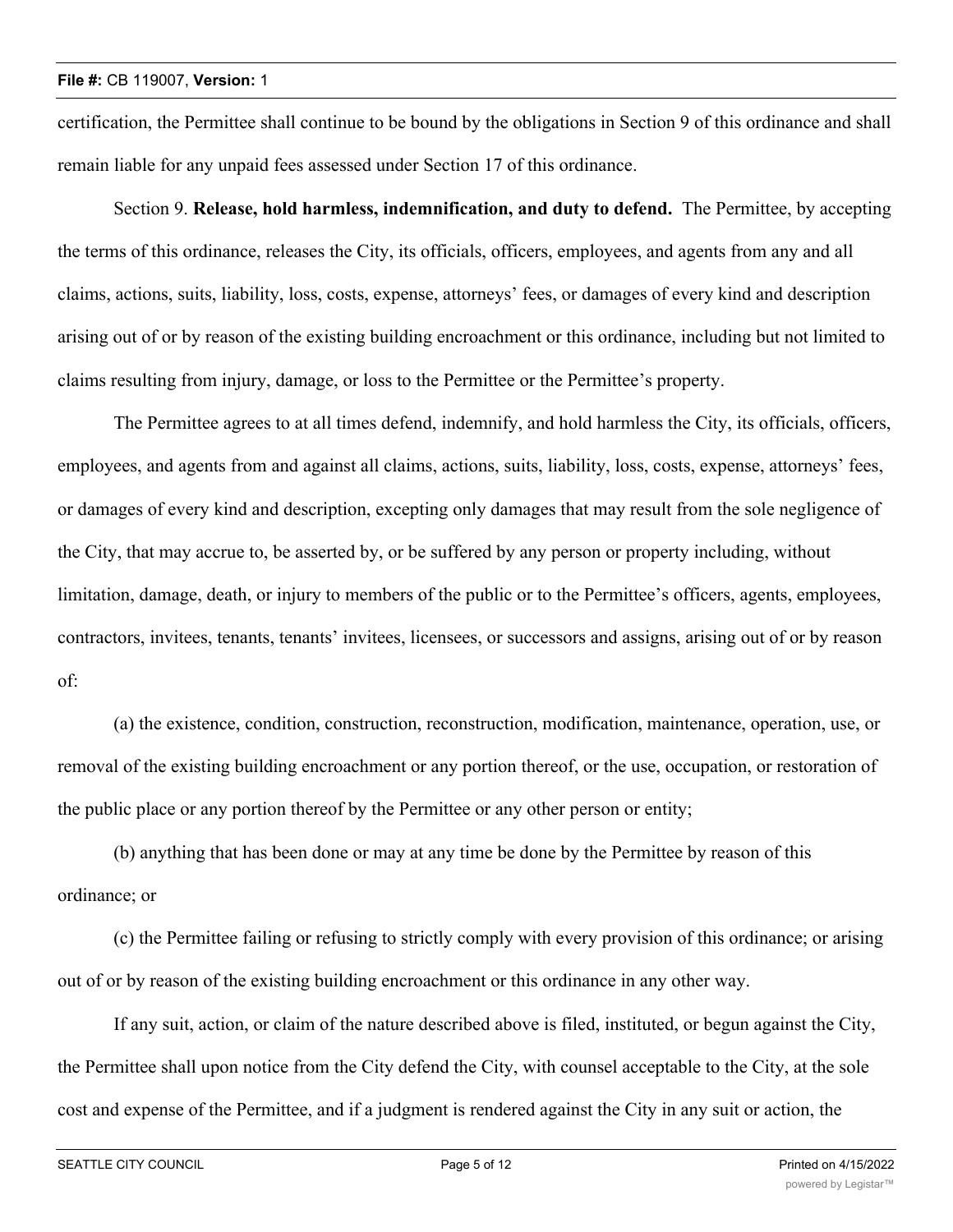Permittee shall fully satisfy the judgment within 90 days after the action or suit has been finally determined, if determined adversely to the City. If it is determined by a court of competent jurisdiction that Revised Code of Washington (RCW) 4.24.115 applies to this ordinance, then in the event claims or damages are caused by or result from the concurrent negligence of the City, its agents, contractors, or employees, and the Permittee, its agents, contractors, or employees, this indemnity provision shall be valid and enforceable only to the extent of the negligence of the Permittee or the Permittee's agents, contractors, or employees.

Section 10. **Insurance.** For as long as the Permittee exercises any permission granted by this ordinance and until the Director has issued a certification that the Permittee has fulfilled its removal and restoration obligations under Section 5 of this ordinance, the Permittee shall obtain and maintain in full force and effect, at its own expense, insurance and/or self-insurance that protects the Permittee and the City from claims and risks of loss from perils that can be insured against under commercial general liability (CGL) insurance policies in conjunction with:

- (a) construction, reconstruction, modification, operation, maintenance, use, existence, or removal of the existing building encroachment or any portion thereof, as well as restoration of any disturbed areas of the public place in connection with removal of the existing building encroachment;
- (b) the Permittee's activity upon or the use or occupation of the public place described in Section 1 of this ordinance; and
- (c) claims and risks in connection with activities performed by the Permittee by virtue of the permission granted by this ordinance.

Minimum insurance requirements are CGL insurance written on an occurrence form at least as broad as the Insurance Services Office (ISO) CG 00 01. The City requires insurance coverage to be placed with an insurer admitted and licensed to conduct business in Washington State or with a surplus lines carrier pursuant to chapter 48.15 RCW. If coverage is placed with any other insurer or is partially or wholly self-insured, such insurer(s) or self-insurance is subject to approval by the City's Risk Manager.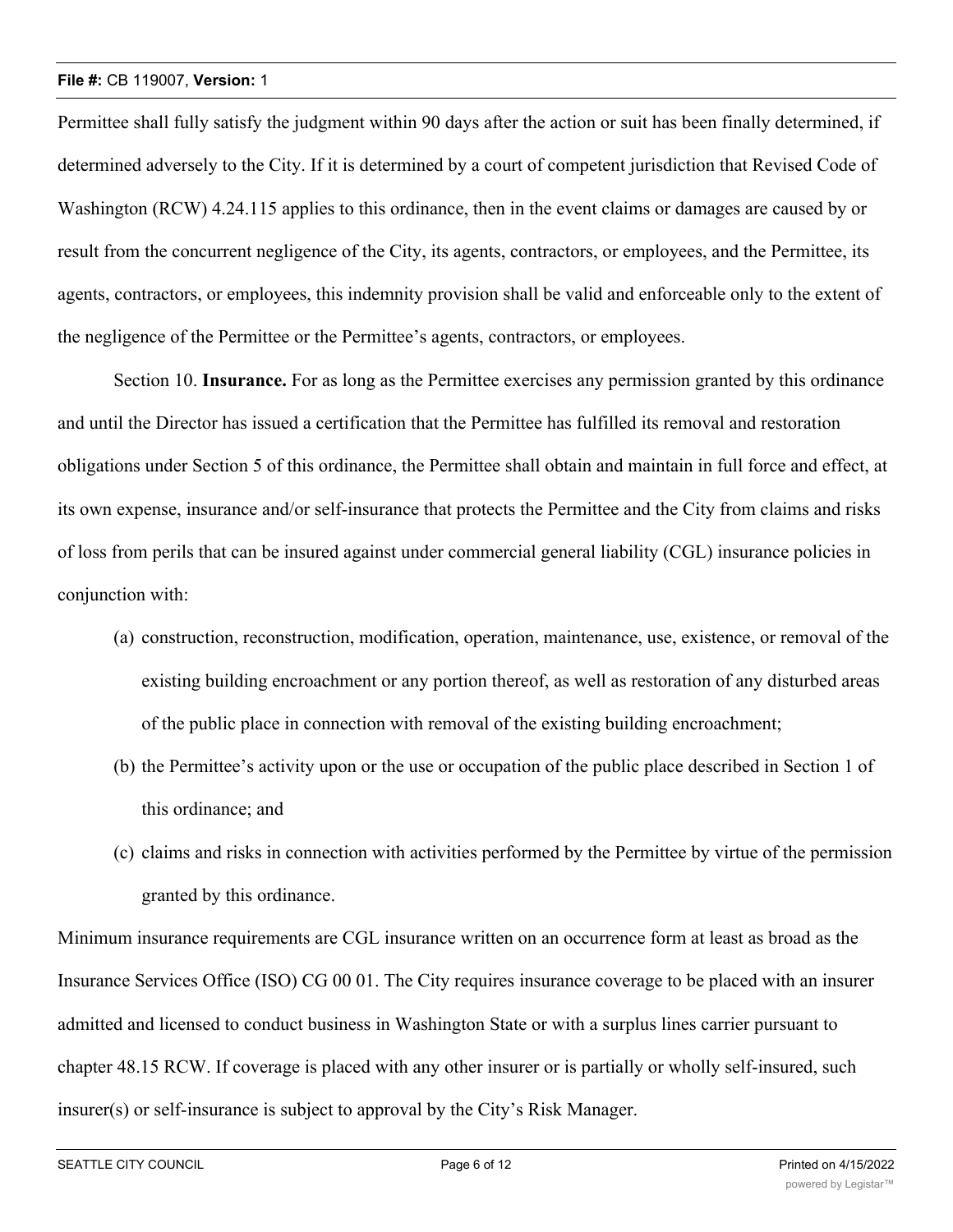Minimal limits of liability shall be: General Liability: \$2,000,000 combined single limit per occurrence for bodily injury, personal injury, and property damage, and \$4,000,000 aggregate limit. CG 00 01 current edition, including Products and Completed Operations covering Commercial General Liability. Coverage shall name the "City of Seattle, its elected and appointed officers, officials, employees and agents" as additional insureds for primary and non-contributory limits of liability subject to a Separation of Insureds clause.

Within 60 days after the effective date of this ordinance, the Permittee shall provide to the City, or cause to be provided, certification of insurance coverage including an actual copy of the blanket or designated additional insured policy provision per the ISO CG 20 12 endorsement or equivalent. The insurance coverage certification shall be delivered or sent to the Director or to SDOT at an address as the Director may specify in writing from time to time. The Permittee shall provide a certified complete copy of the insurance policy to the City promptly upon request.

If the Permittee is self-insured, a letter of certification from the Corporate Risk Manager may be submitted in lieu of the insurance coverage certification required by this ordinance, if approved in writing by the City's Risk Manager. The letter of certification must provide all information required by the City's Risk Manager and document, to the satisfaction of the City's Risk Manager, that self-insurance equivalent to the insurance requirements of this ordinance is in force. After a self-insurance certification is approved, the City may from time to time subsequently require updated or additional information. The approved self-insured Permittee must provide 30 days' prior notice of any cancellation or material adverse financial condition of its self-insurance program. The City may at any time revoke approval of self-insurance and require the Permittee to obtain and maintain insurance as specified in this ordinance.

In the event that the Permittee assigns or transfers the permission granted by this ordinance, the Permittee shall maintain in effect the insurance required under this section until the Director has approved the assignment or transfer pursuant to Section 14 of this ordinance.

Section 11. **Contractor insurance.** The Permittee shall contractually require that any and all of its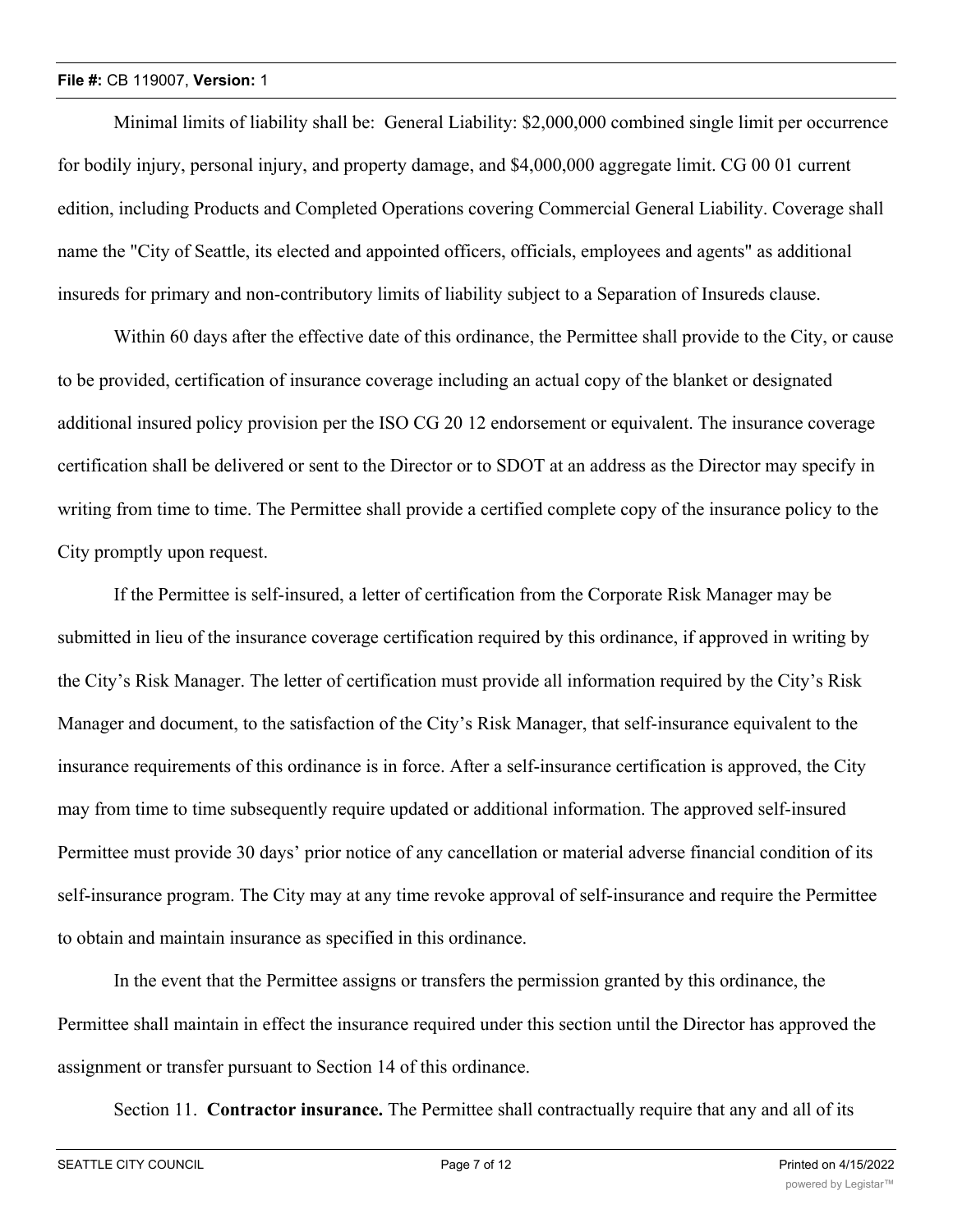contractors performing work on any premises contemplated by this permit name the "City of Seattle, its officers, officials, employees and agents" as additional insureds for primary and non-contributory limits of liability on all CGL, Automobile and Pollution liability insurance and/or self-insurance. The Permittee shall also include in all contract documents with its contractors a third-party beneficiary provision extending to the City construction indemnities and warranties granted to the Permittee.

Section 12. **Performance bond.** Within 60 days after the effective date of this ordinance, the Permittee shall deliver to the Director for filing with the City Clerk a sufficient bond executed by a surety company authorized and qualified to do business in the State of Washington that is: in the amount of \$140,000, and conditioned with a requirement that the Permittee shall comply with every provision of this ordinance and with every order the Director issues under this ordinance. The Permittee shall ensure that the bond remains in effect until the Director has issued a certification that the Permittee has fulfilled its removal and restoration obligations under Section 5 of this ordinance. An irrevocable letter of credit approved by the Director in consultation with the City Attorney's Office may be substituted for the bond. In the event that the Permittee assigns or transfers the permission granted by this ordinance, the Permittee shall maintain in effect the bond or letter of credit required under this section until the Director has approved the assignment or transfer pursuant to Section 14 of this ordinance.

Section 13. **Adjustment of insurance and bond requirements.** The Director may adjust minimum liability insurance levels and surety bond requirements during the term of this permission. If the Director determines that an adjustment is necessary to fully protect the interests of the City, the Director shall notify the Permittee of the new requirements in writing. The Permittee shall, within 60 days of the date of the notice, provide proof of the adjusted insurance and surety bond levels to the Director.

Section 14. **Consent for and conditions of assignment or transfer.** The permission granted by this ordinance shall not be assignable or transferable by operation of law; nor shall the Permittee transfer, assign, mortgage, pledge or encumber the same without the Director's consent, which the Director shall not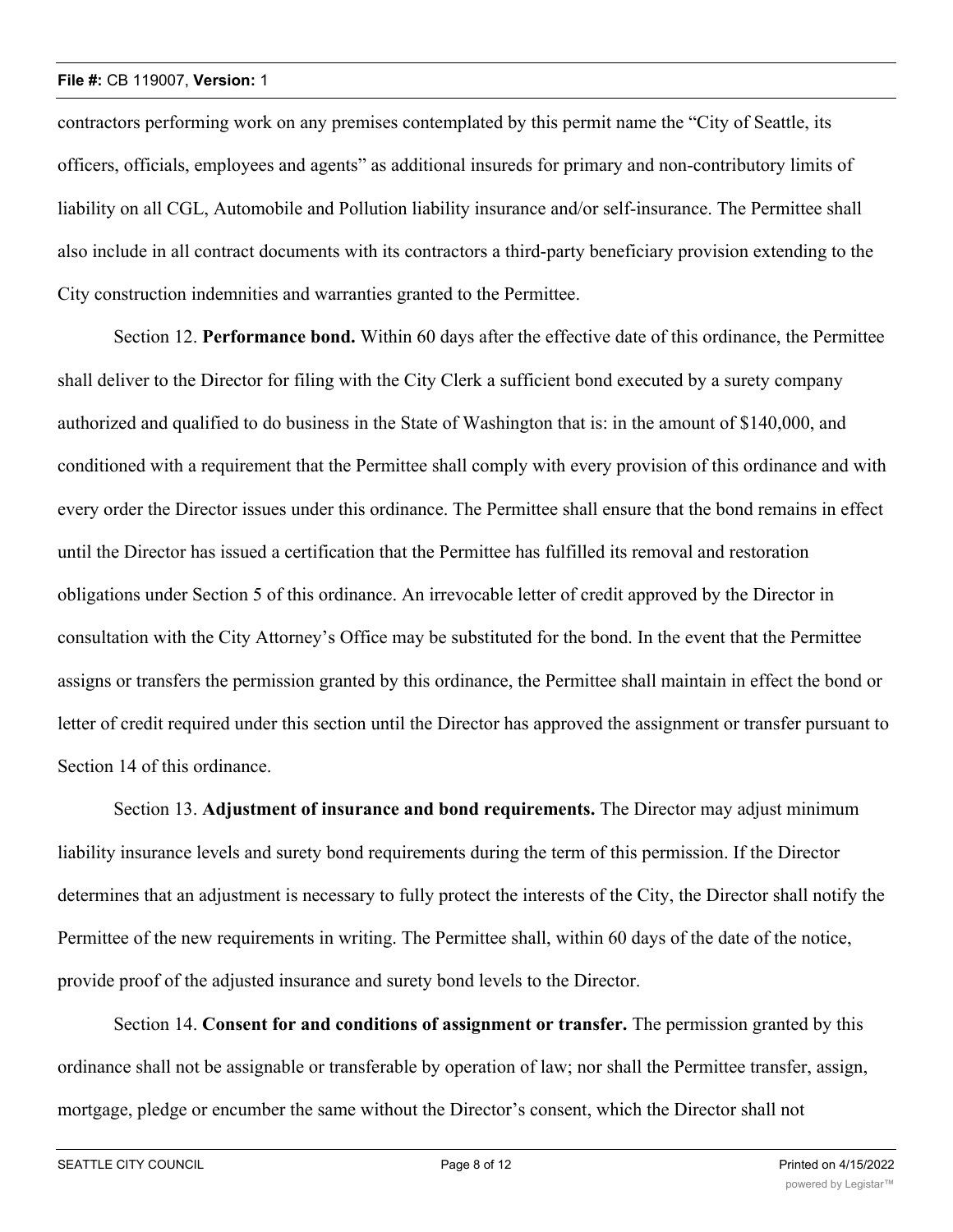unreasonably refuse. The Director may approve assignment or transfer of the permission granted by this ordinance to a successor entity only if the successor or assignee has accepted in writing all of the terms and conditions of the permission granted by this ordinance; has provided, at the time of the acceptance, the bond and certification of insurance coverage required under this ordinance; and has paid any fees due under Section 17 of this ordinance. Upon the Director's approval of an assignment or transfer, the rights and obligations conferred on the Permittee by this ordinance shall be conferred on the successors and assigns. Any person or entity seeking approval for an assignment or transfer of the permission granted by this ordinance shall provide the Director with a description of the current and anticipated use of the existing building encroachment.

Section 15. **Inspection fees.** The Permittee shall, as provided by SMC Chapter 15.76 or successor provision, pay the City the amounts charged by the City to inspect the existing building encroachment during construction, reconstruction, repair, annual safety inspections, and at other times deemed necessary by the City. An inspection or approval of the existing building encroachment by the City shall not be construed as a representation, warranty, or assurance to the Permittee or any other person as to the safety, soundness, or condition of the existing building encroachment. Any failure by the City to require correction of any defect or condition shall not in any way limit the responsibility or liability of the Permittee.

Section 16. **Inspection reports.** Within 60 days after the effective date of this ordinance, the Permittee shall submit to the Director, or to SDOT at an address specified by the Director, an inspection report that:

- (a) describes the physical dimensions and condition of all load-bearing elements;
- (b) describes any damages or possible repairs to any element of the existing building encroachment;
- (c) prioritizes all repairs and establishes a timeframe for making repairs; and
- (d) is stamped by a professional structural engineer licensed in the State of Washington.

In the event of a natural disaster or other event that may have damaged the existing building encroachment, the Director may require that additional reports be submitted by a date established by the Director. The Permittee has the duty of inspecting and maintaining the existing building encroachment. The responsibility to submit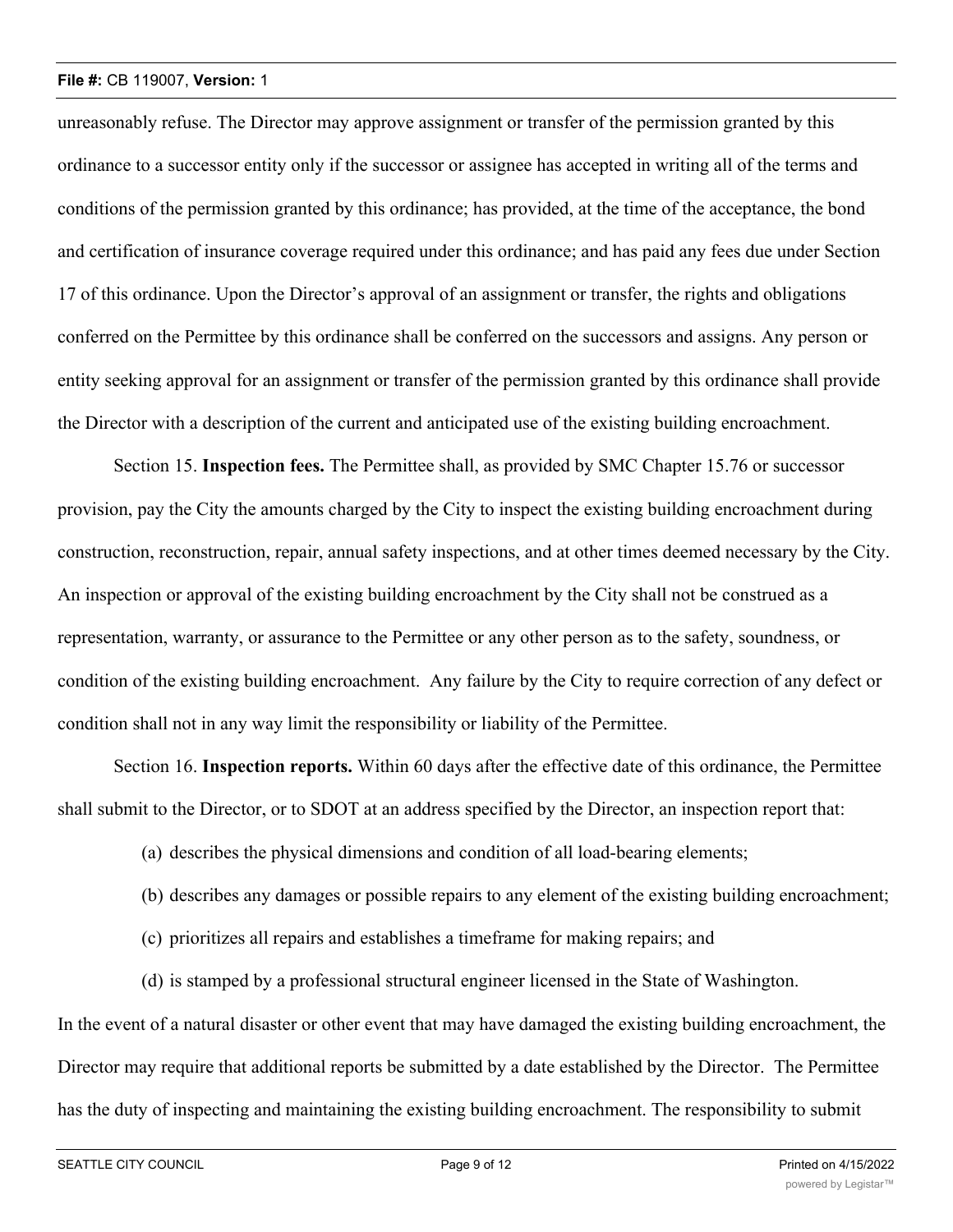structural inspection reports periodically or as required by the Director does not waive or alter any of the Permittee's other obligations under this ordinance. The receipt of any reports by the Director shall not create any duties on the part of the Director. Any failure by the Director to require a report, or to require action after receipt of any report, shall not waive or limit the obligations of the Permittee.

Section 17. **Annual fee.** Beginning on the effective date of this ordinance, and annually thereafter, the Permittee shall promptly pay to the City, upon statements or invoices issued by the Director, an annual fee of \$2,582.53 or as adjusted annually thereafter, for the privileges granted by this ordinance.

Adjustments to the annual fee shall be made in accordance with a term permit fee schedule adopted by the City Council and may be made every year. In the absence of a schedule, the Director may only increase or decrease the previous year's fee to reflect any inflationary changes so as to charge the fee in constant dollar terms. This adjustment will be calculated by adjusting the previous year's fee by the percentage change between the two most recent year-end values available for the Consumer Price Index for the Seattle-Tacoma-Bremerton Area, All Urban Consumers, All Products, Not Seasonally Adjusted. All payments shall be made to the City Finance Director for credit to the Transportation Operating Fund.

Section 18. **Compliance with other laws.** Permittee shall maintain and operate the existing building encroachment in compliance with all applicable federal, state, County and City laws and regulations. Without limitation, in all matters pertaining to the existing building encroachment, the Permittee shall comply with the City's laws prohibiting discrimination in employment and contracting including the Seattle Fair Employment Practices Ordinance, SMC Chapter 14.04, and the Fair Contracting Practices code, SMC Chapter 14.10 (or successor provisions).

Section 19. **Acceptance of terms and conditions.** The Permittee shall deliver to the Director its written signed acceptance of the terms of this ordinance within 60 days after the effective date of this ordinance. The Director shall file the written acceptance with the City Clerk. If no such acceptance is received within that 60 day period, the privileges conferred by this ordinance shall be deemed declined or abandoned and the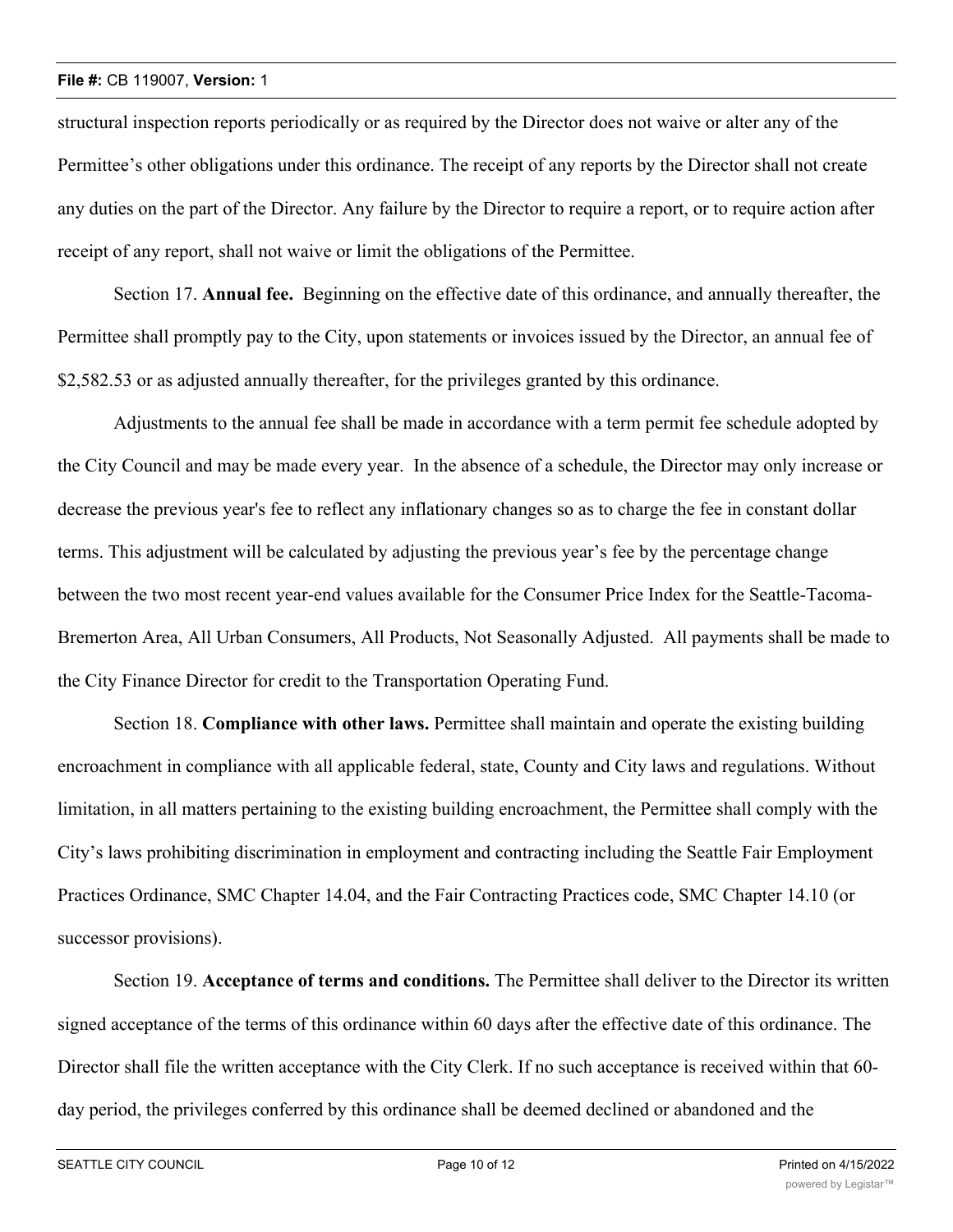permission granted deemed lapsed and forfeited and the Permittee shall, at its own expense, remove the existing building encroachment and all of the Permittee's equipment and property and replace and restore all portions of the public place as provided in Section 5 of this ordinance.

Section 20. **Obligations run with the Property.** The obligations and conditions imposed on the Permittee by and through this ordinance are covenants that run with the land and bind subsequent owners of the property adjacent to the existing building encroachment and legally described in Section 1 of this ordinance (the "Property"), regardless of whether the Director has approved assignment or transfer of the permission granted herein to such subsequent owner(s). At the request of the Director, Permittee shall provide to the Director a current title report showing the identity of all owner(s) of the Property and all encumbrances on the Property. The Permittee shall, within 60 days of the effective date of this ordinance, and prior to conveying any interest in the Property, deliver to the Director upon a form to be supplied by the Director, a covenant agreement imposing the obligations and conditions set forth in this ordinance, signed and acknowledged by the Permittee and any other owner(s) of the Property and recorded with the King County Recorder's Office. The Director shall file the recorded covenant agreement with the City Clerk. The covenant agreement shall reference this ordinance by its ordinance number. At the request of the Director, Permittee shall cause encumbrances on the Property to be subordinated to the covenant agreement.

Section 21. **Section titles.** Section titles are for convenient reference only and do not modify or limit the text of a section.

Section 22. This ordinance shall take effect and be in force 30 days after its approval by the Mayor, but if not approved and returned by the Mayor within ten days after presentation, it shall take effect as provided by Seattle Municipal Code Section 1.04.020.

Passed by the City Council the day of 3017, and signed by me in open session in authentication of its passage this day of 3017.